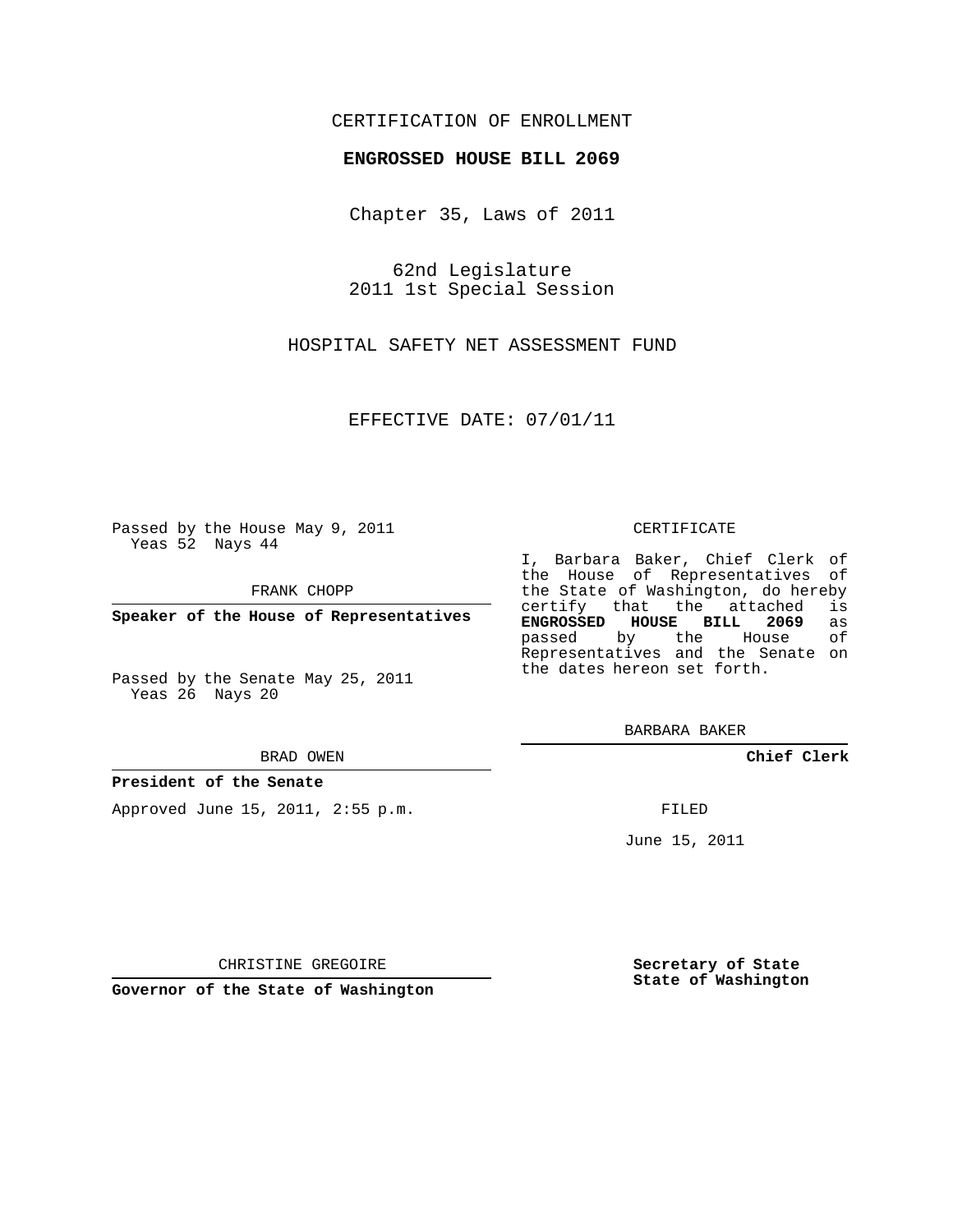## **ENGROSSED HOUSE BILL 2069** \_\_\_\_\_\_\_\_\_\_\_\_\_\_\_\_\_\_\_\_\_\_\_\_\_\_\_\_\_\_\_\_\_\_\_\_\_\_\_\_\_\_\_\_\_

\_\_\_\_\_\_\_\_\_\_\_\_\_\_\_\_\_\_\_\_\_\_\_\_\_\_\_\_\_\_\_\_\_\_\_\_\_\_\_\_\_\_\_\_\_

Passed Legislature - 2011 1st Special Session

# **State of Washington 62nd Legislature 2011 1st Special Session By** Representative Cody

Read first time 04/09/11. Referred to Committee on Ways & Means.

 AN ACT Relating to increasing the sum available to the state from the hospital safety net assessment fund by reducing hospital payments; amending RCW 74.60.020 and 74.60.090; providing an effective date; providing an expiration date; and declaring an emergency.

BE IT ENACTED BY THE LEGISLATURE OF THE STATE OF WASHINGTON:

 **Sec. 1.** RCW 74.60.020 and 2010 1st sp.s. c 30 s 3 are each amended to read as follows:

 (1) A dedicated fund is hereby established within the state treasury to be known as the hospital safety net assessment fund. The purpose and use of the fund shall be to receive and disburse funds, together with accrued interest, in accordance with this chapter. Moneys in the fund, including interest earned, shall not be used or disbursed for any purposes other than those specified in this chapter. Any amounts expended from the fund that are later recouped by the department on audit or otherwise shall be returned to the fund.

 (a) Any unexpended balance in the fund at the end of a fiscal biennium shall carry over into the following biennium and shall be applied to reduce the amount of the assessment under RCW  $19 \quad 74.60.050(1)(c)$ .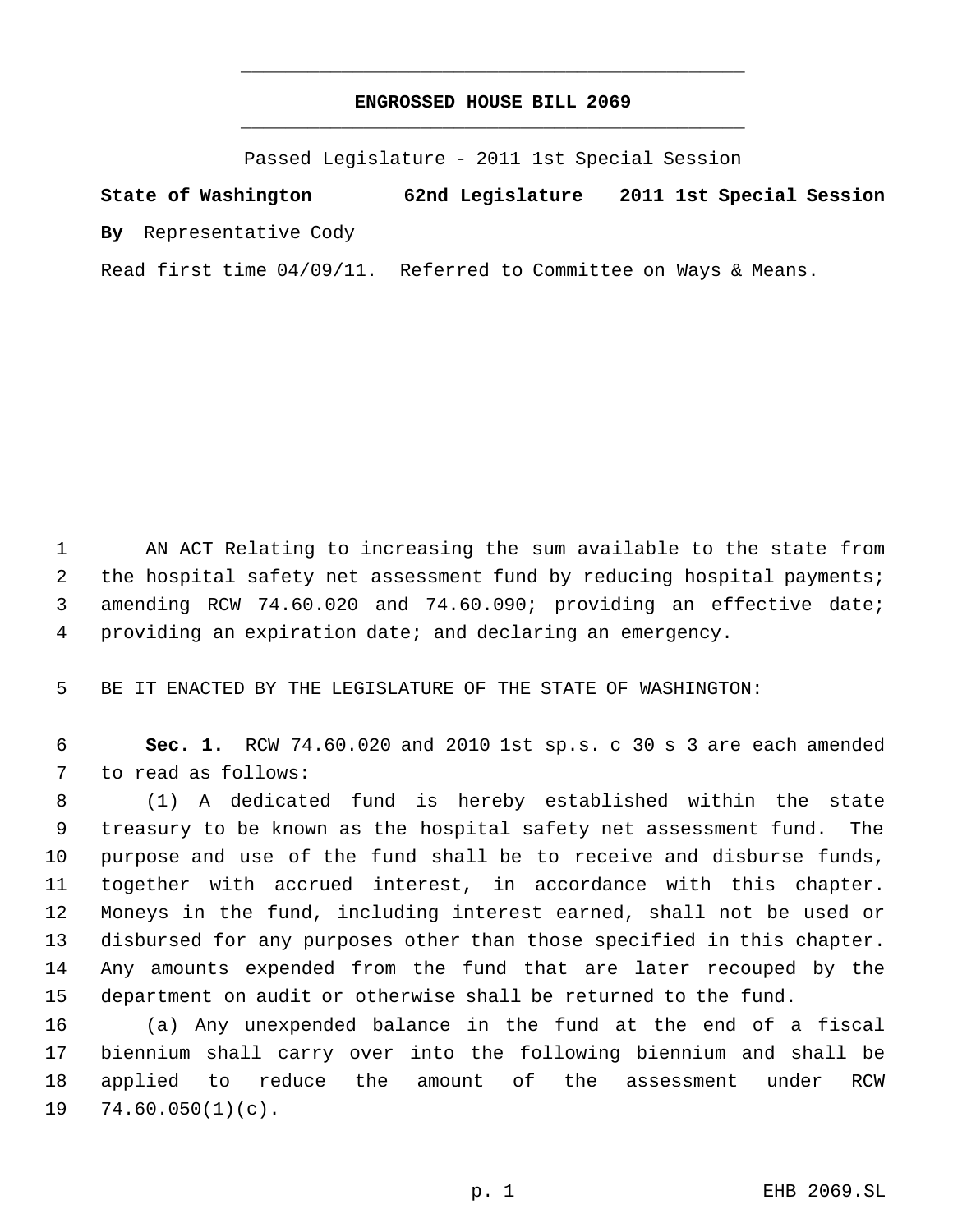(b) Any amounts remaining in the fund on July 1, 2013, shall be used to make increased payments in accordance with RCW 74.60.090 and 74.60.120 for any outstanding claims with dates of service prior to July 1, 2013. Any amounts remaining in the fund after such increased payments are made shall be refunded to hospitals, pro rata according to the amount paid by the hospital, subject to the limitations of federal law.

 (2) All assessments, interest, and penalties collected by the department under RCW 74.60.030 and 74.60.050 shall be deposited into the fund.

(3) Disbursements from the fund may be made only as follows:

 (a) Subject to appropriations and the continued availability of other funds in an amount sufficient to maintain the level of medicaid hospital rates in effect on July 1, 2009;

 (b) Upon certification by the secretary that the conditions set forth in RCW 74.60.150(1) have been met with respect to the assessments imposed under RCW 74.60.030 (1) and (2), the payments provided under RCW 74.60.080, payments provided under RCW 74.60.120(2), and any initial payments under RCW 74.60.100 and 74.60.110, funds shall be disbursed in the amount necessary to make the payments specified in those sections;

 (c) Upon certification by the secretary that the conditions set forth in RCW 74.60.150(1) have been met with respect to the assessments imposed under RCW 74.60.030(3) and the payments provided under RCW 74.60.090 and 74.60.130, payments made subsequent to the initial payments under RCW 74.60.100 and 74.60.110, and payments under RCW 74.60.120(3), funds shall be disbursed periodically as necessary to make the payments as specified in those sections;

 (d) To refund erroneous or excessive payments made by hospitals pursuant to this chapter;

 (e) The sum of forty-nine million three hundred thousand dollars ((per)) for the 2009-2011 fiscal biennium may be expended in lieu of state general fund payments to hospitals. An additional sum of seventeen million five hundred thousand dollars for the 2009-2011 fiscal biennium may be expended in lieu of state general fund payments to hospitals if additional federal financial participation under section 5001 of P.L. No. 111-5 is extended beyond December 31, 2010.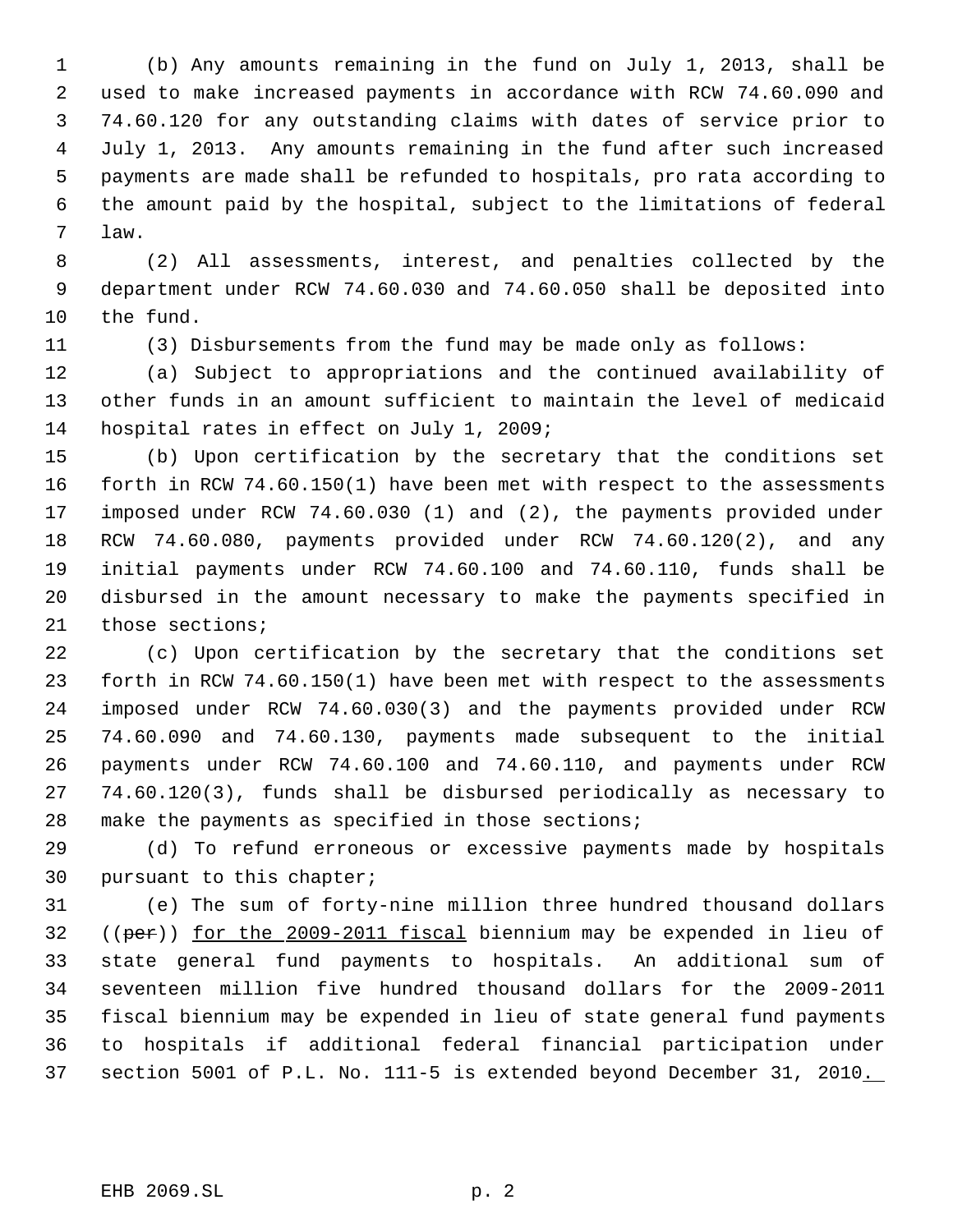1 The sum of one hundred ninety-nine million eight hundred thousand 2 dollars for the 2011-2013 fiscal biennium may be expended in lieu of 3 state general fund payments to hospitals;

 (f) The sum of one million dollars per biennium may be disbursed for payment of administrative expenses incurred by the department in performing the activities authorized by this chapter;

 (g) To repay the federal government for any excess payments made to hospitals from the fund if the assessments or payment increases set forth in this chapter are deemed out of compliance with federal statutes and regulations and all appeals have been exhausted. In such a case, the department may require hospitals receiving excess payments to refund the payments in question to the fund. The state in turn shall return funds to the federal government in the same proportion as the original financing. If a hospital is unable to refund payments, the state shall develop a payment plan and/or deduct moneys from future medicaid payments.

 **Sec. 2.** RCW 74.60.090 and 2010 1st sp.s. c 30 s 10 are each amended to read as follows:

 (1) Upon satisfaction of the applicable conditions set forth in RCW 74.60.150(1) and for services rendered on or after February 1, 2010, 21 through June 30, 2011, the department shall increase the medicaid inpatient and outpatient fee-for-service hospital reimbursement rates in effect on June 30, 2009, by the percentages specified below:

(a) Prospective payment system hospitals:

(i) Inpatient psychiatric services: Thirteen percent;

(ii) Inpatient services: Thirteen percent;

 (iii) Outpatient services: Thirty-six and eighty-three one-hundredths percent.

 (b) Harborview medical center and University of Washington medical center:

(i) Inpatient psychiatric services: Three percent;

(ii) Inpatient services: Three percent;

(iii) Outpatient services: Twenty-one percent.

(c) Rehabilitation hospitals:

(i) Inpatient services: Thirteen percent;

 (ii) Outpatient services: Thirty-six and eighty-three one-hundredths percent.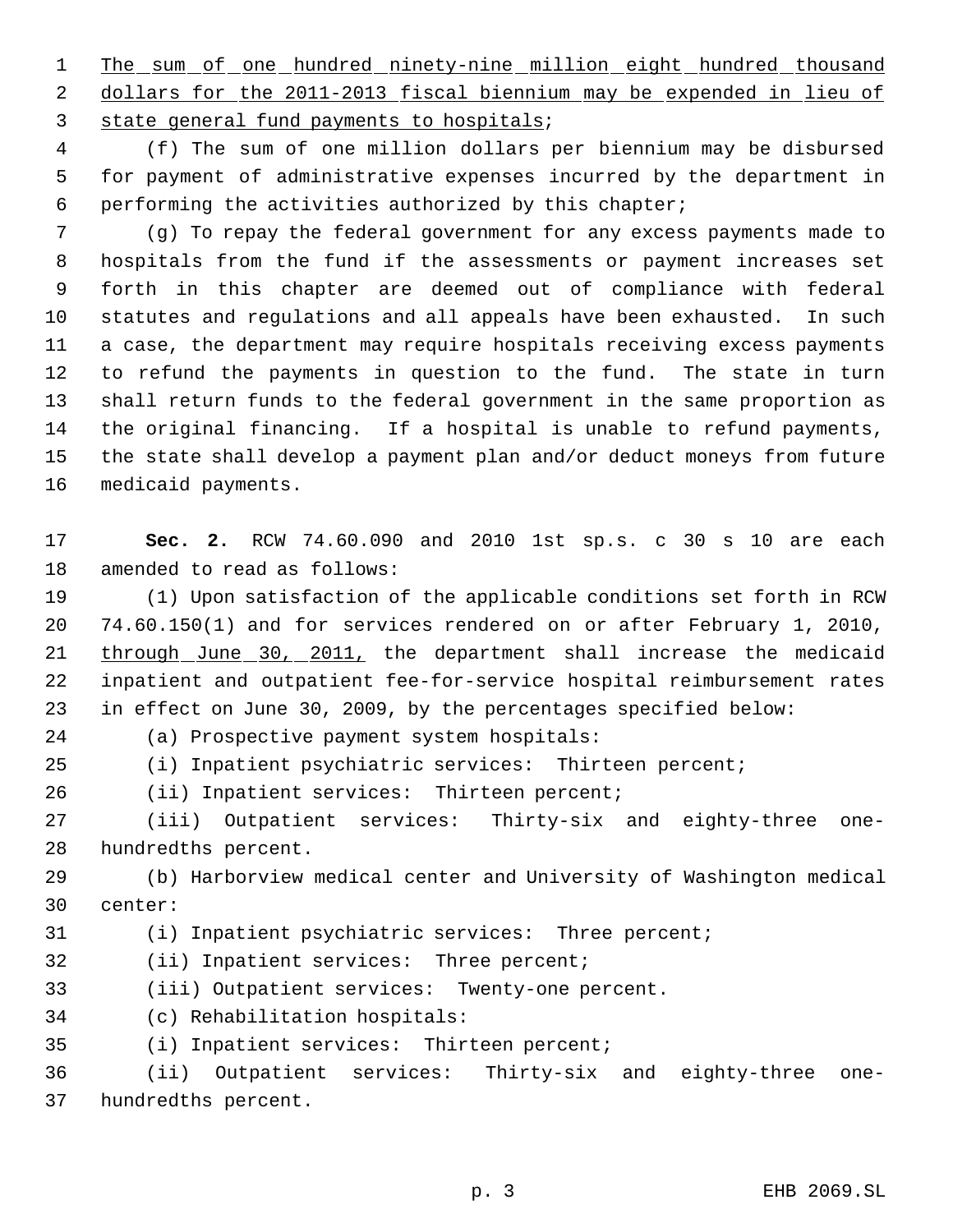| 1  | (d) Psychiatric hospitals:                                             |
|----|------------------------------------------------------------------------|
| 2  | (i) Inpatient psychiatric services: Thirteen percent;                  |
| 3  | (ii) Inpatient services: Thirteen percent.                             |
| 4  | (2) Upon satisfaction of the applicable conditions set forth in RCW    |
| 5  | 74.60.150(1) and for services rendered on or after July 1, 2011, the   |
| 6  | department shall increase the medicaid inpatient and outpatient        |
| 7  | fee-for-service hospital reimbursement rates in effect on June 30,     |
| 8  | 2009, by the percentages specified below:                              |
| 9  | (a) Prospective payment system hospitals:                              |
| 10 | (i) Inpatient psychiatric services: Thirteen percent;                  |
| 11 | (ii) Inpatient services: Three and ninety-six one-hundredths           |
| 12 | percent;                                                               |
| 13 | (iii) Outpatient services: Twenty-seven and twenty-five one-           |
| 14 | hundredths percent.                                                    |
| 15 | (b) Harborview medical center and University of Washington medical     |
| 16 | center:                                                                |
| 17 | (i) Inpatient psychiatric services: Three percent;                     |
| 18 | (ii) Inpatient services: Three percent;                                |
| 19 | (iii) Outpatient services: Twenty-one percent.                         |
| 20 | (c) Rehabilitation hospitals:                                          |
| 21 | (i) Inpatient services: Thirteen percent;                              |
| 22 | (ii) Outpatient services: Thirty-six and eighty-three one-             |
| 23 | hundredths percent.                                                    |
| 24 | (d) Psychiatric hospitals:                                             |
| 25 | (i) Inpatient psychiatric services: Thirteen percent;                  |
| 26 | (ii) Inpatient services: Thirteen percent.                             |
| 27 | (3) For claims processed for services rendered on or after February    |
| 28 | 1, 2010, but prior to satisfaction of the applicable conditions        |
| 29 | specified in RCW $74.60.150(1)$ , the department shall, within sixty   |
| 30 | calendar days after satisfaction of those conditions, calculate the    |
| 31 | amount payable to hospitals in accordance with this section and remit  |
| 32 | the difference to each hospital that has submitted an otherwise        |
| 33 | allowable claim for payment for such services.                         |
| 34 | $((+3))$ (4) By December 1, 2012, the department will submit a study   |
| 35 | the legislature with recommendations on the<br>amount of the<br>to     |
| 36 | assessments necessary to continue to support hospital payments for the |
| 37 | 2013-2015 biennium. The evaluation will assess medicaid hospital       |
| 38 | payments relative to medicaid hospital costs. The study should address |